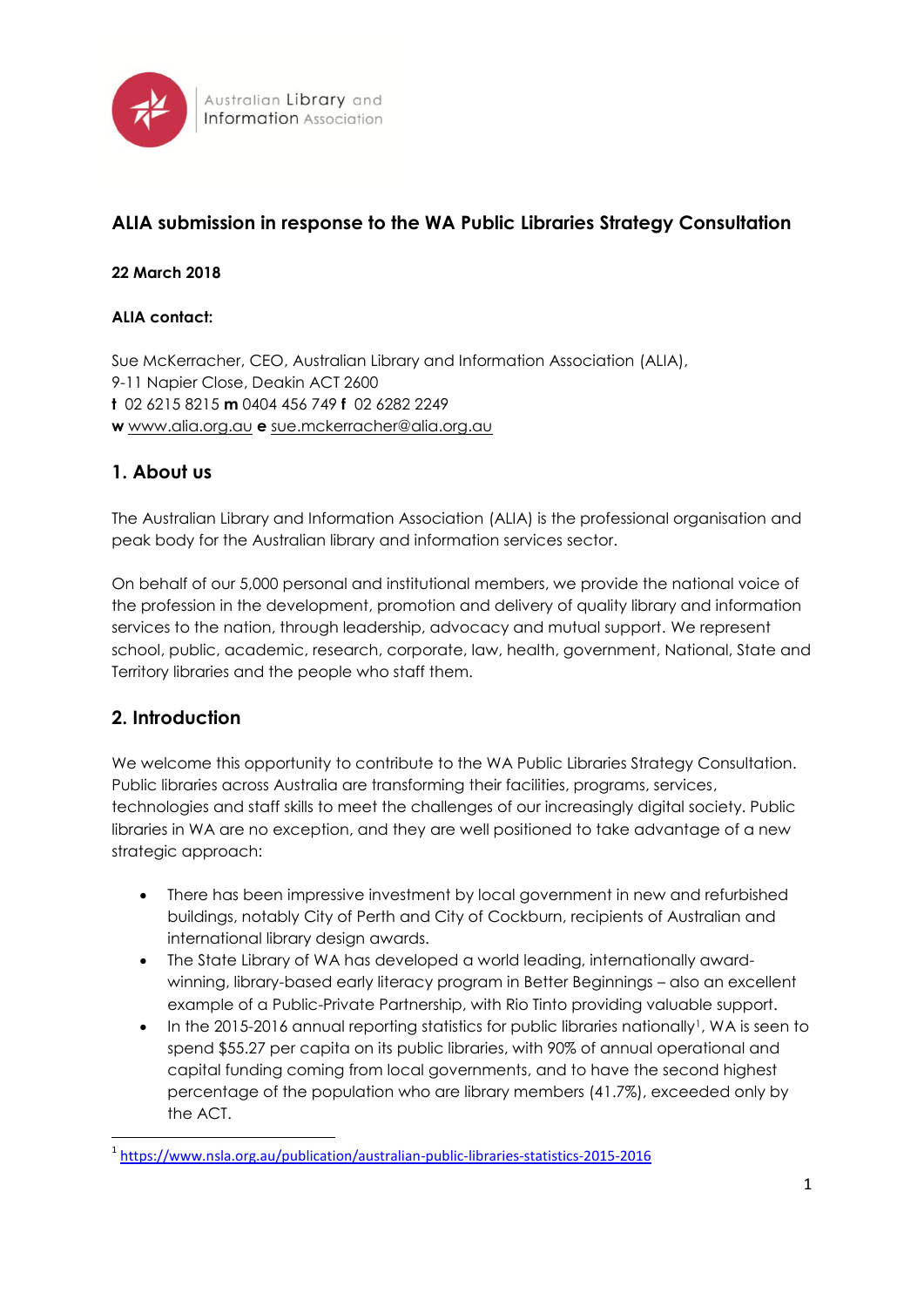# **2. WA Public Libraries Working Group**

We would like to commend the WA Public Libraries Working Group on its thorough, well researched, insightful and considerate approach to planning for the future of WA public libraries. In particular:

- Looking at what has been achieved in other states and territories, in order to build on success rather than reinventing the wheel
- Including a focus on workforce development, PD and ongoing learning
- Embracing the broader future of libraries as digital hubs, creative spaces, maker spaces
- Leveraging the benefits of advanced ICT infrastructure
- Acknowledging the need for a project team to make it happen
- Using Culture Counts to measure impact and value.

This is an exciting opportunity for transformational change to set a new standard from which all states and territories can learn.

Our concern is that in order to maximise the benefits of this strategy and to ensure its success, it will be essential to have a fully-funded project team to manage the implementation. Given the budget constraints experienced by the State Library of WA, we believe there will need to be additional government funding to make this happen.

### **3. Framework**

The future for public libraries Australia-wide and worldwide is constantly evolving. There is the need for less prescriptive, principles based, flexible legal frameworks.

We welcome the use of the *ALIA Standards, Guidelines and Outcome Measures*, which are the benchmark for Australian public libraries and have been used by at least one other country overseas to review their own standards. We recognise the importance of relating generic standards to local circumstances, particularly in rural and remote regions.

## **4. Integrated planning**

We agree that there are benefits from co-located services and shared use arrangements, where these make sense and the advantages outweigh the potential risks.

#### **4.1 State Records Office**

The new State Records Office relationship with the State Library of WA is stated to be purely an administrative change. However, part of the rationale for this move is "the potential to create a single workforce of specialist positions and the sharing of digital collections systems and physical service locations."

We would urge caution in adopting further changes. While there are degrees of convergence across the GLAM (galleries, libraries, archives and museums) sector, there remain significant differences, especially relating to the workforce. There are commonalities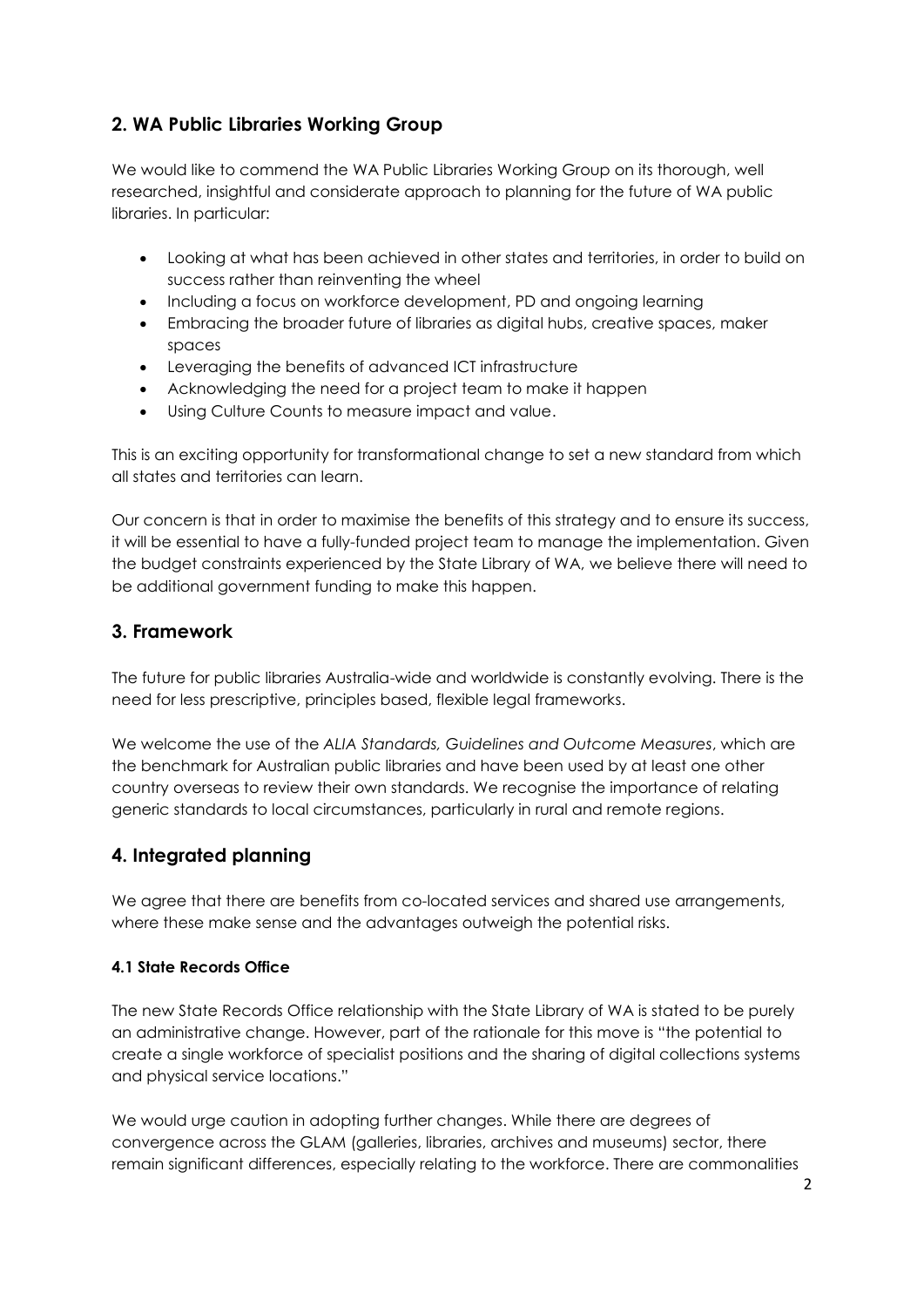between the roles of librarian and archivist, but there are also distinct skills, knowledge and methodologies.

At the same time, we recognise the benefits to researchers and the wider community of a seamless libraries, archives and records service, delivered by information professionals.

### **4.2 Government libraries**

The *Our Future* paper suggests the State Library could undertake a lead role for the WA government libraries service. We have seen different models of library shared services delivered in other states and territories, with mixed results. While differences in library systems, culture, acquisitions, activities and staffing can be overcome, there are two fundamental issues which must be resolved:

- Long term, sustainable funding, based on Department commitments well beyond the life of a single government
- Embedded librarians, building up knowledge of specific areas of practice and serving the specific information needs of their users.

## **5. State funding**

Reductions in State Library of WA funding over the last 10 years have inevitably had a detrimental effect on the level of support available to public libraries.

### **5.1 New funding stream** *and* **model**

The establishment of a Public Library Infrastructure and Innovation Fund as a new funding stream would promote the role of libraries as places for digital inclusion, without putting untenable pressure on an already stretched funding model.

It is essential that this funding be *in addition* to the current expenditure on print, electronic resources and other shared materials.

### **5.2 Digital access to collections**

There is no specific mention in *Our Future* of investment in digital access to collections – those held in state government institutions and local studies collections held in public libraries, community museums and by other collecting organisations. This is an important issue for cultural institutions across Australia and one which should be factored into future planning for public libraries.

## **6. ICT infrastructure**

*Our Future* proposes an ambitious plan to move to a single library card, something which is now a reality for South Australia and the Northern Territory (as well as ACT and Tasmania, where there is only one library service). While there are operational difficulties to overcome, the benefits for users are indisputable.